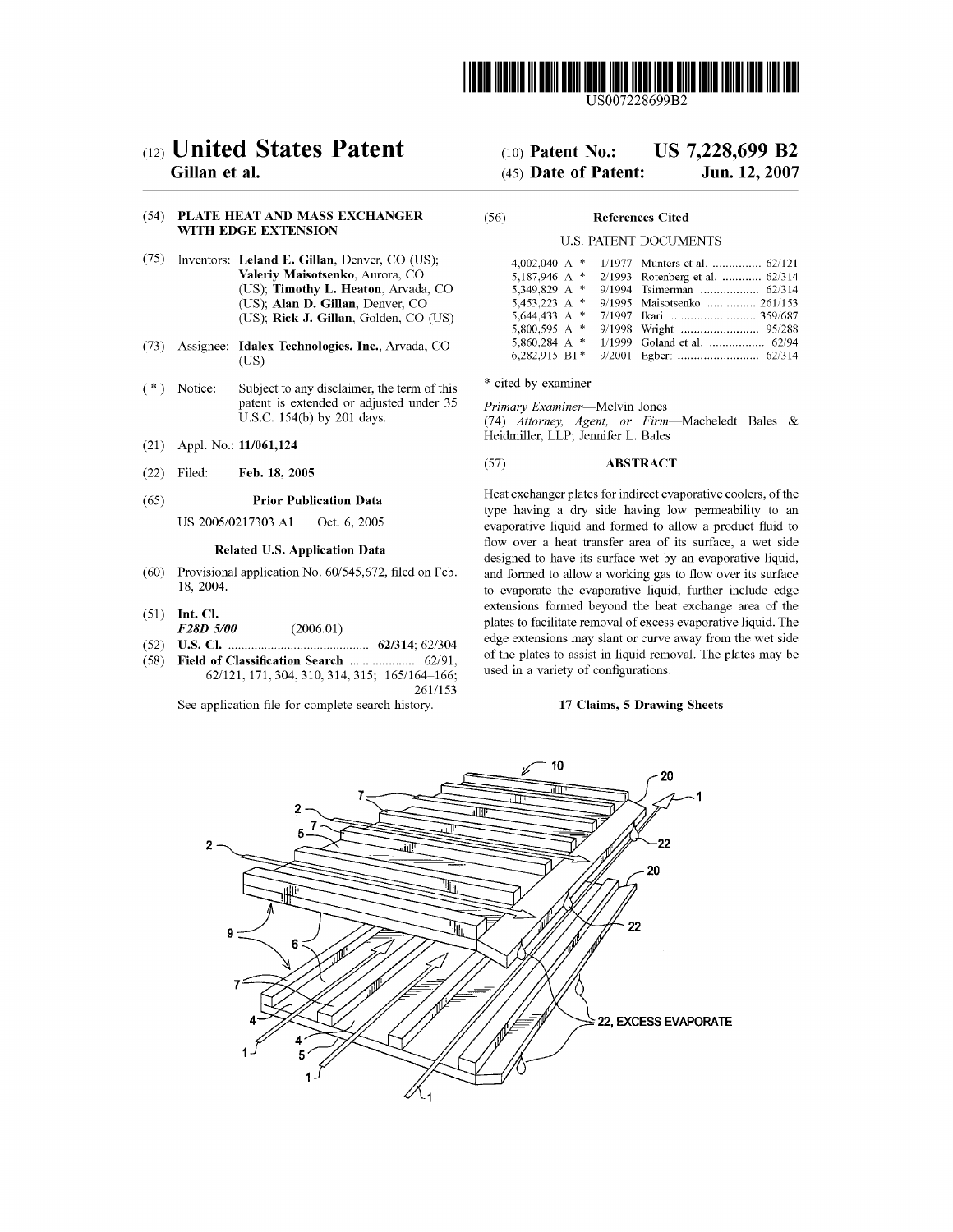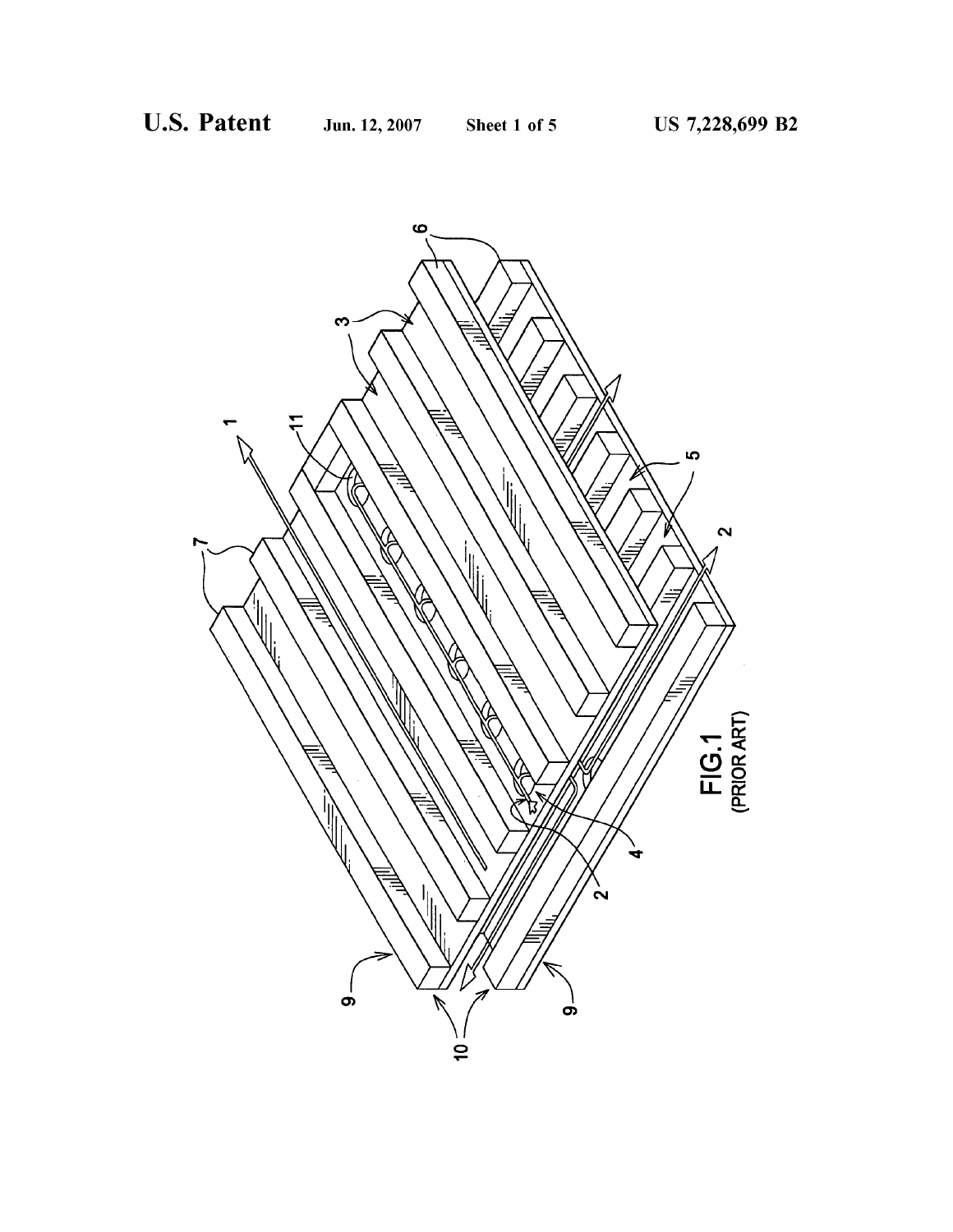

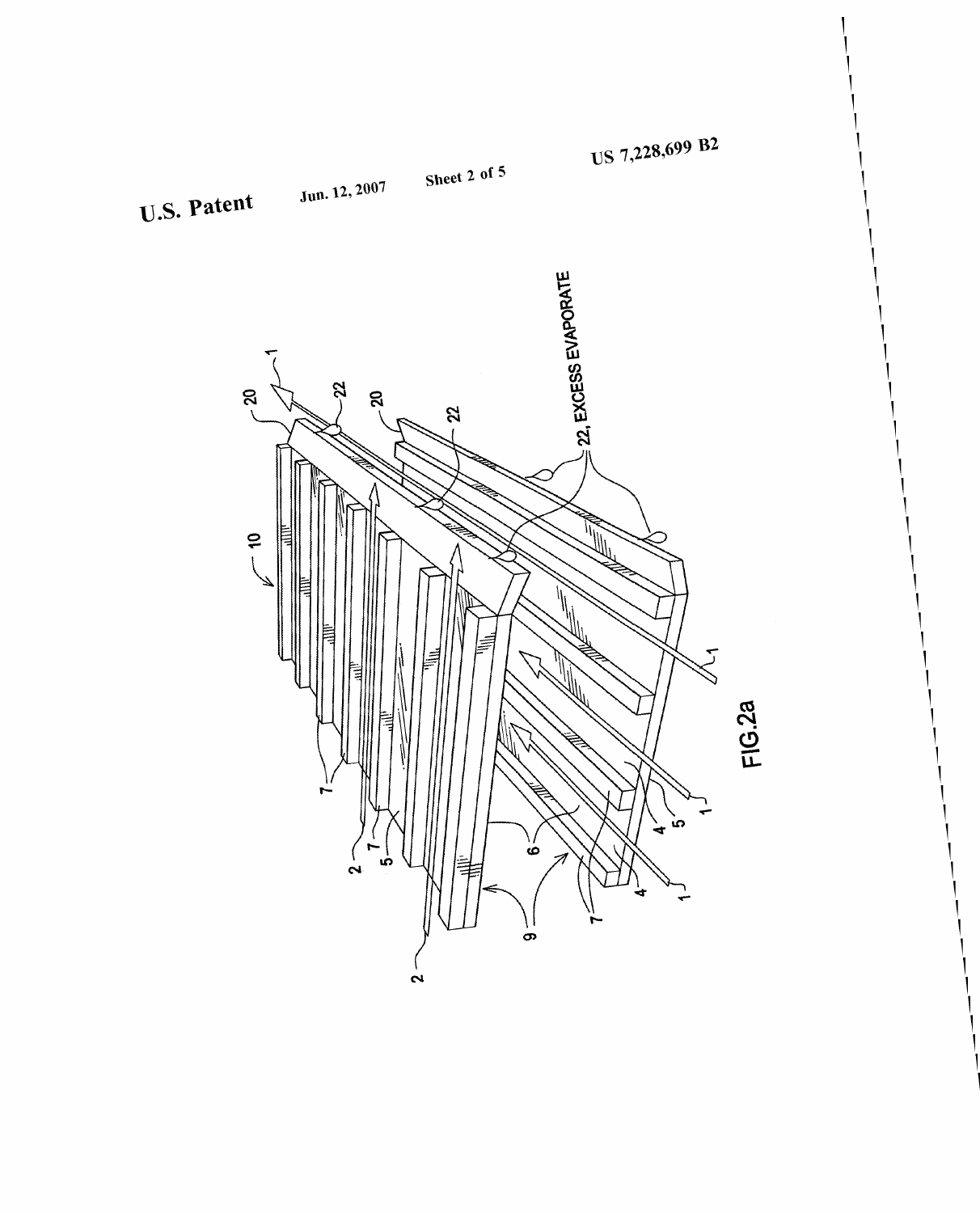





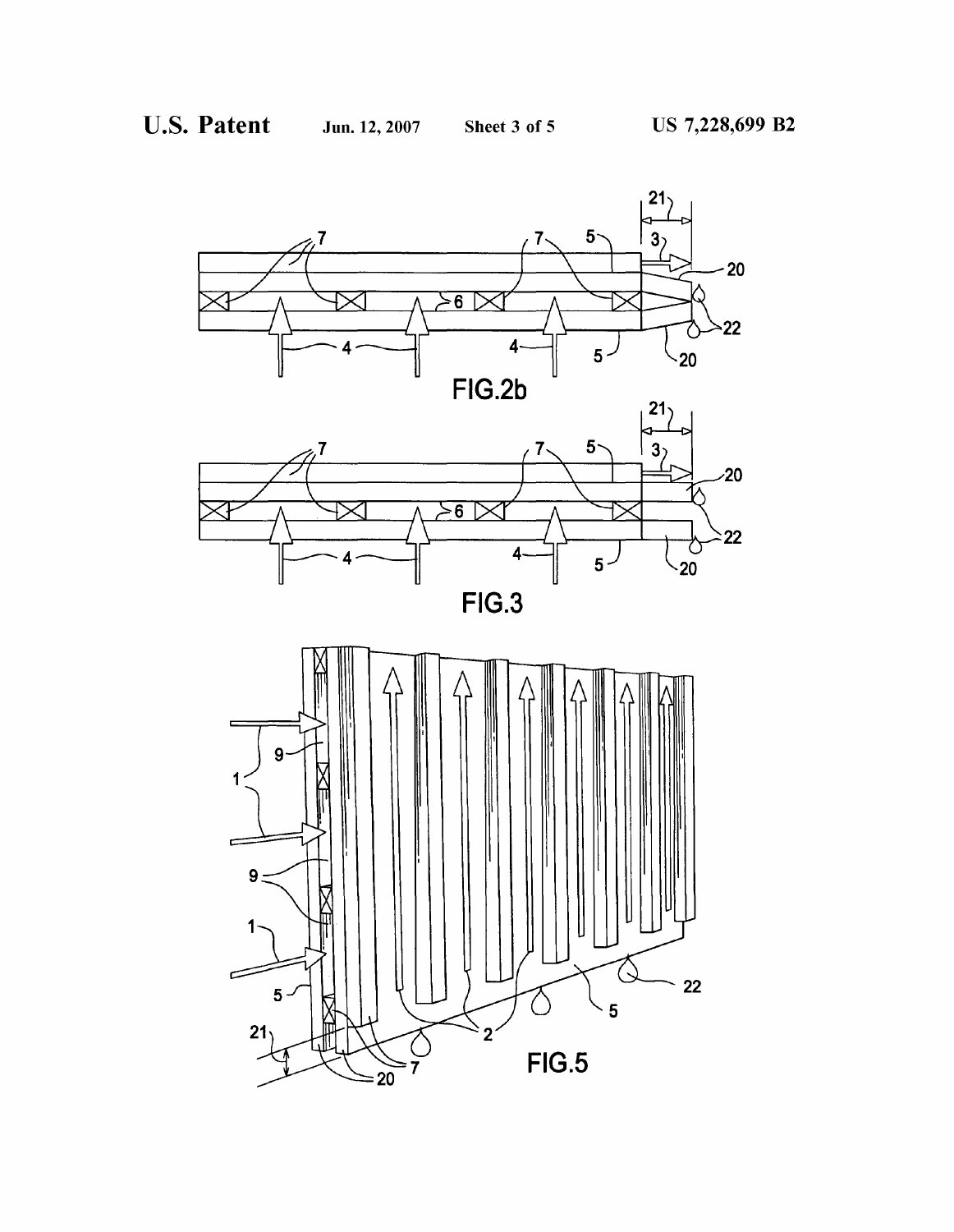





**FIG.4**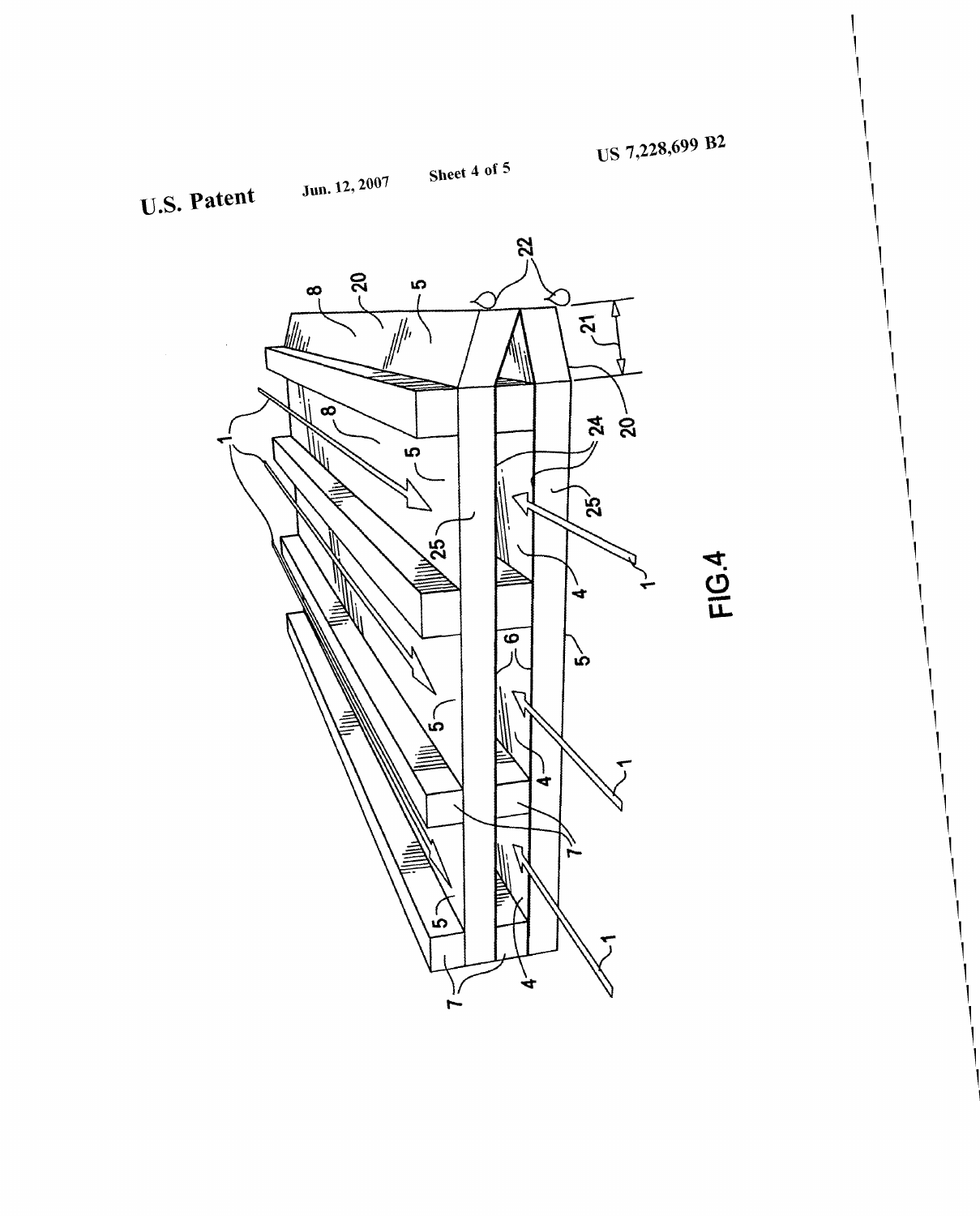US 7,228,699 B2

Jun. 12,  $2007$ 

U.S. Patent



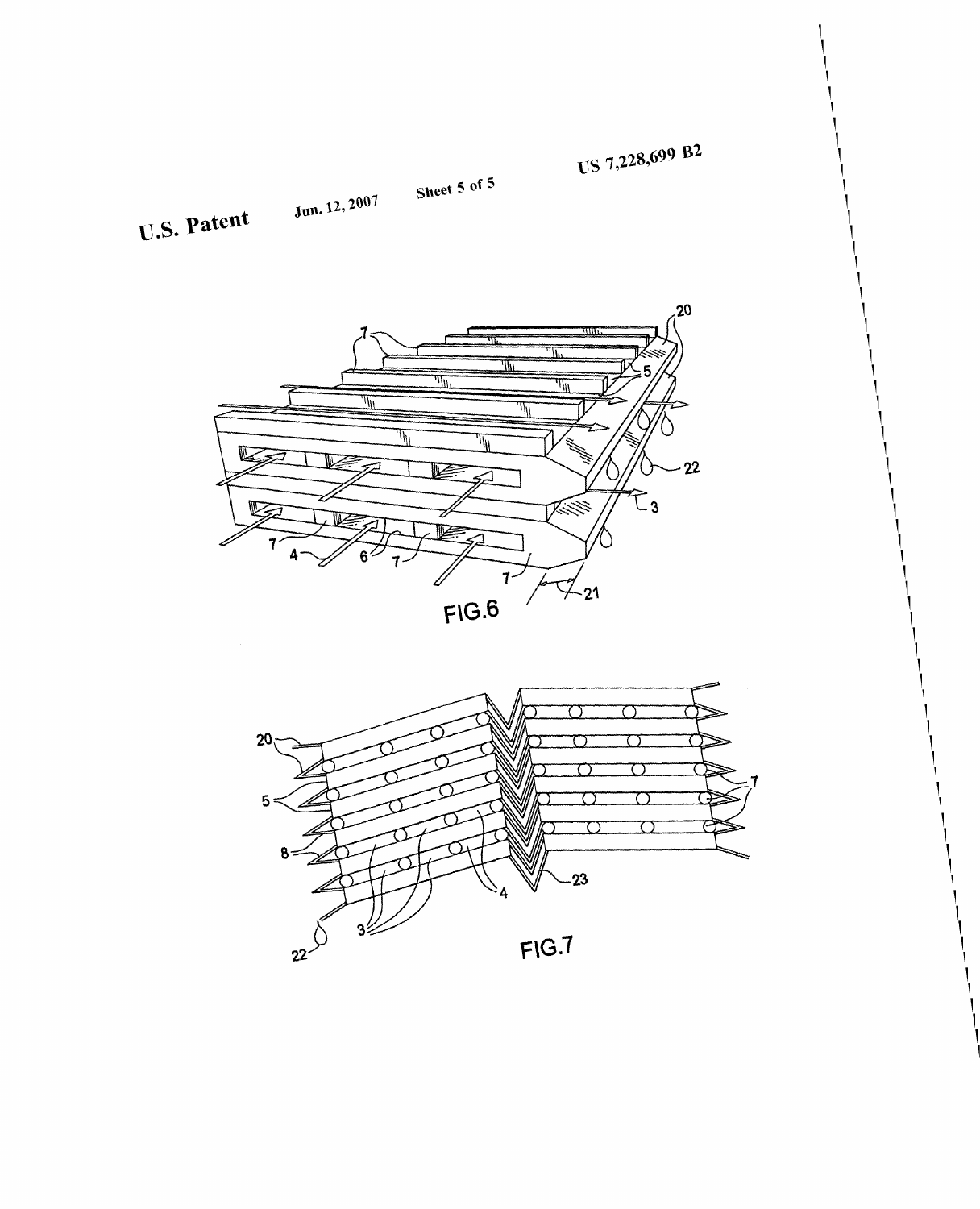# **PLATE HEAT AND** MASS **EXCHANGER WITH EDGE EXTENSION**

U.S. Pat. No. 6,581,402, issued Jun. 24, 2003 is incorporated herein by reference. U.S. Pat. No. 6,705,096, issued 5 Mar. 16, 2004 is incorporated herein by reference. This application claims the benefit of U.S. Provisional Patent Application No. 60/545,672, filed Feb. 18, 2004.

## BACKGROUND OF THE INVENTION  $_{10}$

#### 1. Field of the Invention

The present invention relates to plate heat and mass exchangers for indirect evaporative coolers. In particular, the present invention relates to such plates having edge 15 extensions for enhanced fluid removal.

2. Discussion of the Background Art

Indirect evaporative cooling is a method of cooling a fluid stream; usually air, by evaporating a cooling liquid, usually water, into a second air stream while transferring heat from 20 the first air stream to the second. The method has certain inherent advantages compared to conventional air conditioning: low electricity requirements, relatively high reliability, and the ability to do away with the need for refrigerants such as R-134 and all the disadvantages they entail.

u.s. Pat. No. 6,581,402 shows a number of embodiments for indirect evaporative cooling using plate apparatus. FIG. 1 (Prior art) shows a perspective and schematic representation of two plates showing the wet side channels formed by the wet sides of a first and a second plate opposing each  $30$ other, with their passages oriented in the same general area and illustrating the working gas entering on the dry side, passing through the passages and into the wet side channels. The product fluid is separated from the working gas as they pass along the dry side of the first and second plates. 35 Additional plates form a stack, and adjacent plates have their dry sides facing each other. Thus, the stack of plates would have every odd plate oriented with its dry side facing the same direction and opposite of all even plates.

The invention of U.S. Pat. No.  $6,581,402$  provides an  $40$ indirect evaporative cooler having cross flowing wet and dry channels on opposite sides of a plurality of heat exchange plates which allow heat transfer through the plates. The plates include edge extensions to facilitate the removal of water (or similar evaporative fluid) and dissolved minerals 45 from the plates.

For purposes of both U.S. Pat. No. 6,581,402 and the present application, we wish to define certain terms:

- 1. Heat transfer surface or heat exchange surface has many configurations. All are encompassed within the subject of  $50$ this disclosed invention with appropriate adjustment to the wetting and flows as are well known in the industry. For illustration we make use of a plate configuration.
- 2. Wet side or wet portion of the heat exchange surface means that portion having evaporative liquid on or in its 55 surface, thus enabling evaporative cooling of the surface and the absorption of latent heat from the surface.
- 3. Dry side or dry portion of the heat exchanger means that portion of the heat exchanger surface where there is little or no evaporation into the adjacent gas or fluid. Thus, 60 there is no transfer of vapor and latent heat into adjacent gases. In fact, the surface may be wet but not with evaporative fluid or wet by condensation, but no evaporation exists.
- 4. Working stream or working gas stream is the gas flow that 65 flows along the heat exchange surface on the dry side, passes through the passages in the surface to the wet side

and picks up vapor and by evaporation, taking latent heat from the heat exchange surface and transporting it out into the exhaust. In some embodiments, the working stream may be disposed of as waste and in others it may be used for special purposes, such as adding humidity or scavenging heat.

5. Product stream or product fluid stream is the fluid (gas, liquid or mixture) flow that passes along the heat exchange surface on the dry side and is cooled by the absorption of heat by the working gas stream on the wet side absorbing latent heat by the evaporation in the wet area.

The plate also has passageways or perforations or similar transfer means between the dry side of the plate and the wet side in defined areas providing flow from the dry working channels to the working wet channels in which direct evaporative cooling takes place.

The method of the invention makes use of the separation of a working gas flow (that is used to evaporate liquid in the wet channels and thus to cool the wet surface of the heat exchanger plate) from the product fluid flow, flowing through dry product channels and dry working channels respectively on the same side of the heat exchange plate. Both give up heat to the heat exchange plate that on its obverse surface is being cooled by evaporation in the working wet channels.

The working gas flow first enters the dry working channel and then through perforations, pores or other suitable means of transfer across the barrier of the plate to the wet side and thence into the wet working channels where evaporation of liquid on the wet channel surface, cools this plate.

The dry product channels are on the dry side of this plate. The plate is of a thin material to allow easy heat transfer across the plate and thus to readily allow heat to transfer from the dry product channel to the wet working channel. This is one basic unit or element of the invention illustrating the method of the separation of working gas flows to indirectly cool the separate product fluid by evaporative cooling.

Many evaporative cooling embodiments include a wicking material for distributing the water or other evaporative liquid over the plate wet side. See, for example, FIG. 7 of U.S. Pat. No. 6,581,402, wherein a wicking material 7 distributes the evaporative liquid along wet side channels 5. Plates 6 form a "V-shape" in the embodiment of FIG. 7. Water also evaporates better from a wicking surface that from a water surface, as the wick material breaks down the surface tension of the water.

Wicking up a vertical surface will insure no excess water on the plate surface but also limits the height of the plate that can be used. Wicking water down a surface aided by gravity may be good from a wetting perspective if the amount of water does not exceed what the wick can transport. Wicking in a more horizontal direction can allow a vertical reservoir wetting system such as shown in U.S. Pat. No. 6,705,096. There are some plate heat and mass exchanger applications that require a more innovative geometry that corresponds to a more complicated thermodynamic design that again require a more horizontal application such as U.S. Pat. No. 6,581,402. In all cases creating a means to insure that the wick will not be over run by water is desired.

The indirect evaporative cooler of U.S. Pat. No. 6,581,402 works well. But a disadvantage inherent in the design has been found in use. Sloping the plates to allow gravity to help pull water through the wick helped to remove excess liquid and washing minerals off the plates. However, the closely spaced heat exchanger plates, with wicking surfaces facing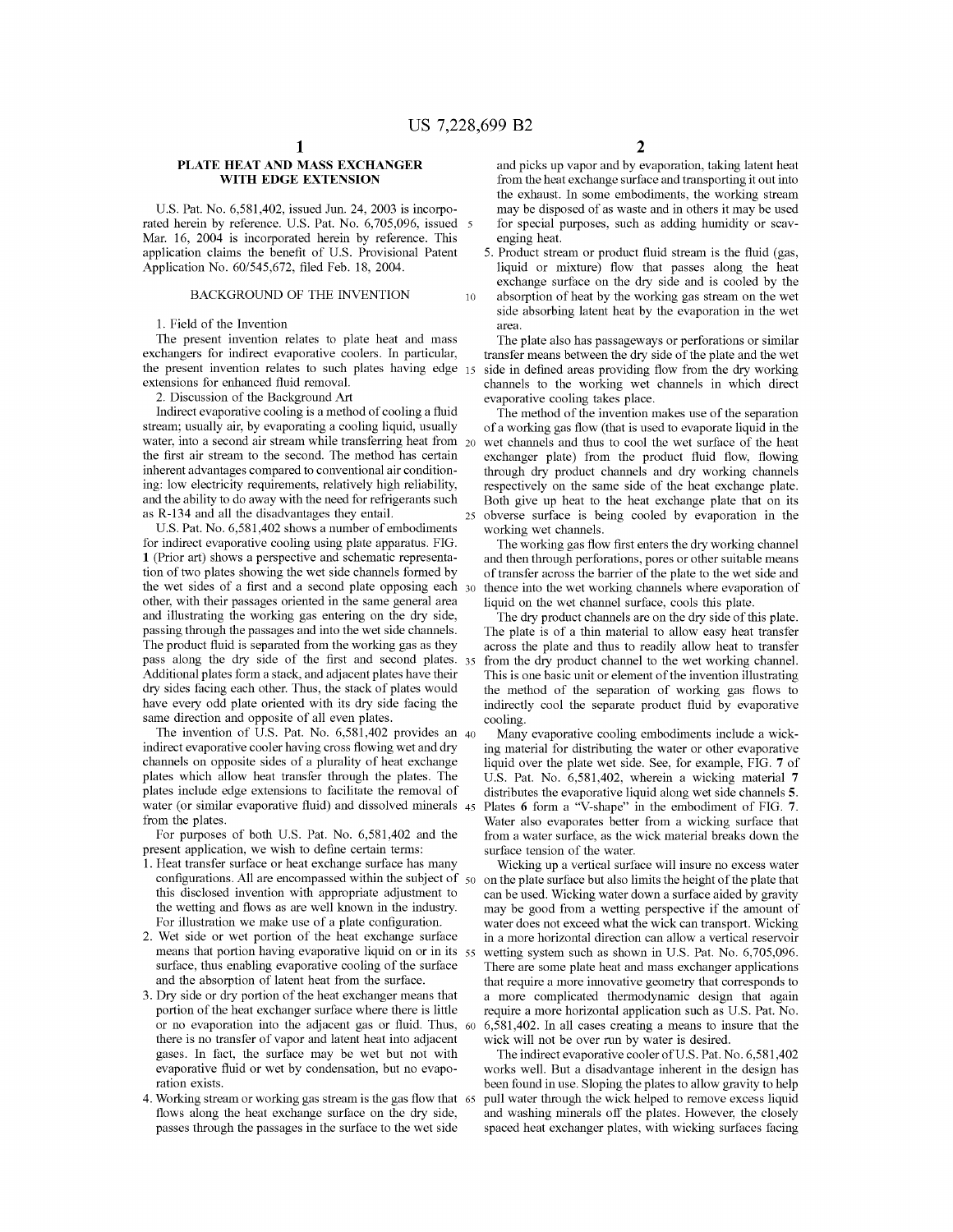each other, allowed water to build up in the channels. This buildup was caused by the surface tension of the water adhering the edge of the plates. For example, given two horizontal plates in parallel, a drip from the top plate would hang down and adhere to a drip on the lower at the plate edges. Water would then back up from the edges of the plates on the wick surfaces giving two detrimental effects. First the surface water significantly reduced the heat transfer rate and thus the cooling of the fluid on the opposite side of the plate. Second, this over wetting between the plates 10 caused an uneven airflow distribution across the wet plates and therefore uneven cooling of the fluid to be cooled on the opposite side of the plates.

As water in the wet channels is evaporated any dissolved minerals that were in the water are left behind. Even if not 15 all of the water is evaporated away, when the minerals in the water become too concentrated they deposit on any surface they come into contact with. Such deposited minerals present a long-term problem, as they build up and eventually impede the flow of water, particularly in the wick material. 20 Portions of the plate are no longer thoroughly wetted, and heat exchange efficiency drops.

Therefore, a need remains in the art for apparatus and methods for drawing excess liquid and minerals away from the heat exchanging portion of the plate, and removing them 25 from the plate.

#### SUMMARY OF THE INVENTION

It is an object of the present invention to provide apparatus and methods for drawing excess liquid and minerals <sup>30</sup> away from the heat exchanging portion of the plate, and removing them from the plate.

Edge extensions are added to the plates of indirect evaporative coolers to allow excess evaporative liquid to migrate to the edges of the plates and drip off, taking dissolved  $35$  edge extensions 20. FIG. 2b is a side view of embodiment to the edges of the plates and drip off, taking dissolved of FIG. 2a. The plates 6 in FIGS, 1a and 1b minerals with it. Better evaporation and heat transfer can also be accomplished.

FIG. 1 (Prior Art) is a perspective and schematic drawing showing two heat transfer plates.

FIG. *2a* is a perspective and schematic representation of a first embodiment of the present invention, having slanted edge extensions. FIG. 2b is a side view of embodiment of <sup>45</sup> FIG.  $2a$ .

FIG. 3 is a side view of a second embodiment of the present invention, having straight edge extensions.

FIG. 4 is a perspective and schematic representation of a third embodiment of the present invention, utilizing a counter flow design and having slanted edge extensions.

FIG. 5 is a perspective and schematic representation of a fourth embodiment of the present invention, with the plates in a vertical orientation having straight edge extensions.

FIG. 6 is a perspective and schematic representation of a fifth embodiment of the present invention, with an integral design and having slanted edge extensions.

FIG. 7 is a end cut-away view of a sixth embodiment of the present invention, in which the plates slant downward from a center axis and having a trough system for wetting the plates.

#### DETAILED DESCRIPTION OF THE INVENTION

FIGS. *2a-6* show various embodiments of edge extensions added to heat transfer plates in indirect evaporative

65

coolers. While several embodiments are shown, it will be apparent to those skilled in the art that the edge extensions can be added to many other indirect evaporative cooler plates. U.S. Pat. Nos. 6,581,402 and 6,705,096, incorporated herein by reference, show a variety of plate configurations, and others are known as well. In each case, the edge extensions are added to the edges of the plates, beyond the heat exchange portion of the plates, and facilitate removal of excess evaporative liquid from the wet sides of the plates. While the term "beyond the heat exchange of the plates" is used to indicate that the edge extensions are added to the sides or ends of the plates, this does not imply that no heat exchange can occur there. The following table lists reference numbers used in this patent:

| $\overline{1}$ | dry side product fluid (e.g. air)                   |
|----------------|-----------------------------------------------------|
| 2              | working gas (e.g. air)                              |
| 3              | dry side product channels (perforation embodiments) |
| 4              | dry side working channels                           |
| 5              | wet side channels                                   |
| 6              | plates                                              |
| 7              | channel guides                                      |
| 8              | wick material                                       |
| 9              | dry sides of plates                                 |
| 10             | wet sides of plates                                 |
| 11             | perforations                                        |
| 20             | edge extensions                                     |
| 21             | length of edge extensions                           |
| 22             | evaporative fluid (e.g. water)                      |
| 23             | trough for wetting plates                           |
| 24             | Non-permeable layer                                 |
| 25             | Wicking layer                                       |
|                |                                                     |

FIG. 2 *a* is a perspective and schematic representation of a first embodiment of the present invention, having slanted of FIG. *2a.* The plates 6 in FIGS. *1a* and *1b* are shown as horizontal, but they may also be tilted (see for example FIG. 7 of U.S. Pat. No. 6,581,402.

The embodiment of FIGS. 1*a* and 1*b* is a transverse-flow BRIEF DESCRIPTION OF THE DRAWINGS 40 design somewhat similar to that of FIG. 1 (Prior Art). Each plate has a dry side 9, and the dry sides face each other. Dry sides 9 include dry side channels 4, through which product fluid 1 flows. Wet sides 10 have wet side channels 5 through which working gas 2 flows. The wet side channels 5 are 45 generally transverse to the dry side channels 4.

> Wet side channels 5 are wetted by an evaporative liquid 22, via wicking, spraying or a similar method. The specific embodiment shown in FIGS. *2a* and *2b* does not show working channels for passing a working fluid through the plates from the dry side to the wet sides, as is shown in FIG. l(Prior Art), but those could be included in the FIG. 2 embodiment. FIG. *2b* shows the excess evaporative fluid 22 flowing out of wet side channel 5 and dripping off edge extensions 20 of plates 6. The slanted edge extensions, which extend a distance 21 off the end of plates 6, facilitate this fluid removal by opening up the space beyond the heat transfer portion of wet sides 10.

> In a particular preferred embodiment of an indirect evaporative cooling system (described here by way of an example), 80 plates are stacked in a 10 inch high stack. The dimensions of the plates are 20 inches by 18 inches. The plate material is polyethelene coating on cellulose fiber paper (the paper acts as a wicking material). The spacing between the plates is 0.125 inches.

> In practice, edge extension lengths 21 of  $\frac{1}{2}$  inch and 1 inch work very well in causing excess evaporative liquid 22 to drain. With plate spacing of around 0.125 inches, edge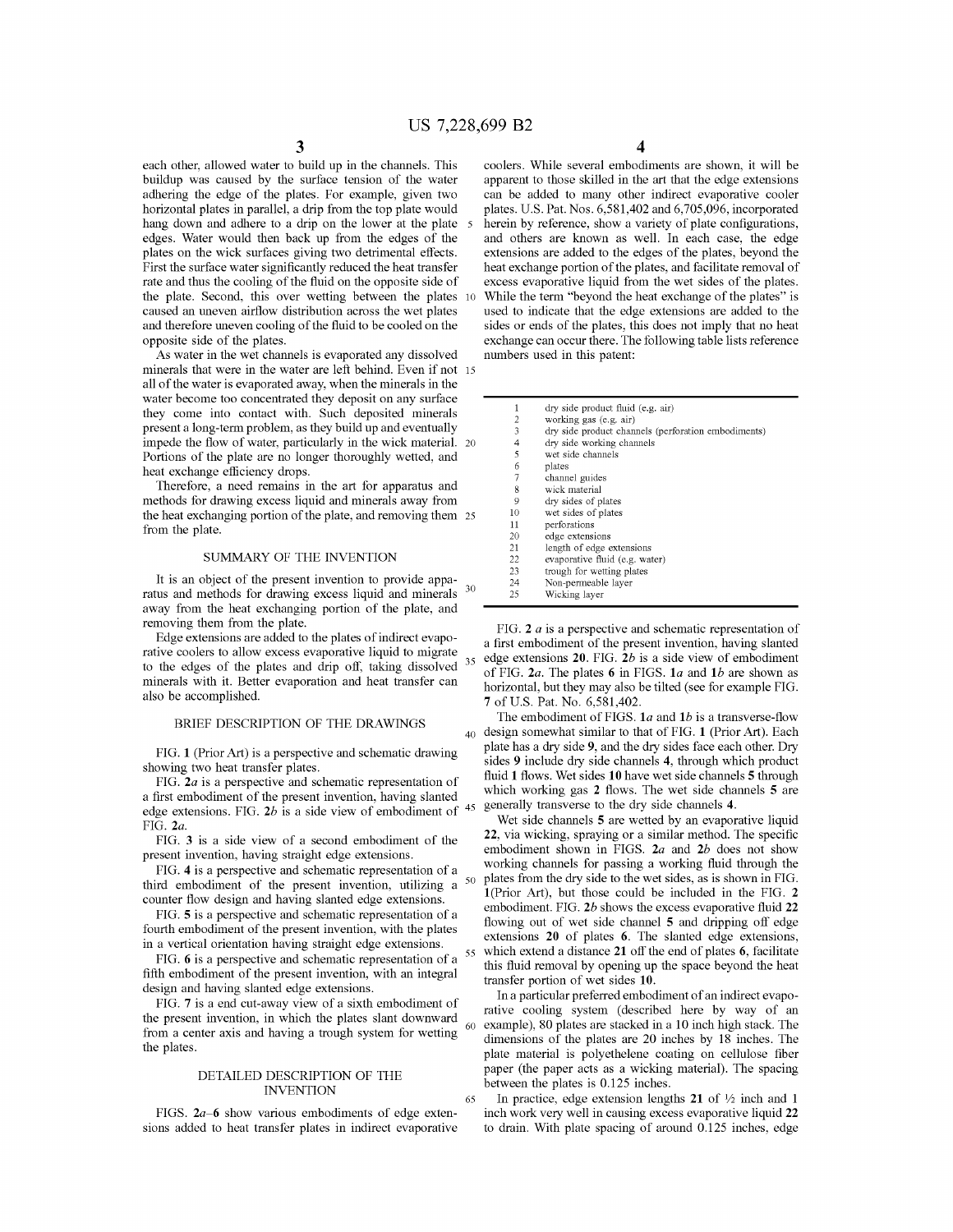extensions of substantially under 1/4 inch do not work as well  $(1/16$  inch does not work at all with this plate spacing). However, with tighter plate spacings, edge extensions of a small as <sup>1/8</sup> inch are expected to accomplish the goal of efficiently removing excess evaporative liquid. Edge extensions substantially longer than plate spacing work best.

FIG. 3 is a side view of a second embodiment of the present invention, very similar to that of FIGS. *2a* and *2b,*  but having straight edge extensions. Much of the discussion related to FIGS. *2a* and *2b* is relevant to this embodiment as 10 well.

Edge extension 20 in the embodiment of FIG. 3 extend straight out, rather than curving away from wet sides 10. This design is easier to fabricate than the design of FIGS. *2a*  and 2*b*, and does remove excess evaporative fluid better than 15 conventional plates without edge extensions.

FIG. 4 is a perspective and schematic representation of a third embodiment of the present invention, utilizing a counter-flow design and having slanted edge extensions 20. Rather than having wet side channels 5 and dry side chan- 20 nels 4 transverse to each other, they are generally parallel, but flow in opposite directions. The edge extension is generally transverse to the wet side channel guides so that the working gas flows in a direction other than toward the edge extension (perpendicular in the embodiment of FIG. 4). 25 Evaporative liquid 22 still coats wet side channels 5 through wick material 8, and migrates via wicking under channel guides 7, so that excess liquid travels to edge extensions 20 and drips off.

Migration of evaporative liquid 22 under channel guides 30 8 is accomplished as follows. Plates 6 are formed of a wicking material 25 backed by a material **24** that is impermeable to the evaporative liquid 22. For example, plates 6 might be fonned of polyethelene coating **24** on cellulose fiber paper 25. Paper 25 acts as a wicking material, wicking 35 liquid 22 under channel guides 7 and out to edge extensions 22, where liquid 22 drips off of the plates.

FIG. 5 is a perspective and schematic representation of a fourth embodiment of the present invention, with the plates 6 in a vertical orientation, and having straight edge exten- 40 sions 20 Working gas flow 2 is upward in wet side channels 5 and product fluid flow 1 is sideways along dry side channels 4. Evaporative liquid flows down channels 5 from the top and drips off edge extensions 20 at the bottom.

FIG. 6 is a perspective and schematic representation of a 45 fifth embodiment of the present invention, with an integral design and having an integral form of slanted edge extensions 20. The embodiment of FIG. 6 is preferably fonned of a solid block of a single material, such as extruded aluminum. This design is advantageous when the plates will be 50 under some stress, such as when the indirect evaporative cooler is pressurized.

In some applications of the invention the plates 6 and spacers 7 may be fonned out of rigid materials such as aluminum. In such cases the plates 6 and plate spacers 7 may 55 be extruded in one piece such as shown in FIG. 6. The edge extensions 20 of plates 6 are preferably tapered to have a larger opening at the edges, to facilitate excess liquid 22 dripping off. The evaporative (wet) side of the plates **10**  requires structure to have the evaporate 22 distribute over its 60 surface. Distributing the evaporate can be accomplished with either flocking material or by etching the surface of a material such as aluminum creating a wick surface.

Hydrophilic surfaces, such as described in U.S. Pat. No. 6,568,465 to Meissner et al can act as wicking surfaces.

FIG. 7 is an end cut-away view of a sixth embodiment of the present invention, in which plates 6 slant downward from a center axis. A trough 23 contains evaporative liquid 22 for wetting the plates. Generally a wicking material 25 (see FIG. 4 for an example) draws liquid 22 from trough 23 along wet side channels 5. As liquid 22 reaches the outer ends of plates 6, it is drawn off the plates by edge extensions 20, here shown as slanted edge extensions similar to those shown in FIGS. *2a* and *2b .* 

Those skilled in the art of indirect evaporative cooling systems will recognize various changes and modifications which can be made to the exemplary embodiments shown and described above, which are still within the spirit and scope of the invention. In all cases, edge extensions on the heat exchanger plates extend past the heat transfer area of the plates and assist the evaporative fluid in draingin off the plates.

What is claimed is:

1. A heat exchanger plate for use in an indirect evaporative cooling system, the plate comprising:

- a dry side having low penneability to an evaporative liquid and formed to allow a product fluid to flow over a heat transfer area of its surface;
- a wet side designed to have its surface wet by an evaporative liquid, and formed to allow a working gas to flow over its surface to evaporate the evaporative liquid; and
- an edge extension formed at the edge of the plate, beyond the heat transfer area, for causing excess evaporative liquid to drip off the plate.
- 2. The plate of claim 1, wherein the edge extension slopes away from the wet side.
- 3. The plate of claim 1 fonned as an integral piece of a single material.
	- 4. The plate of claim 3 wherein the material is aluminum.
- 5. The plate of claim 4, wherein the wet side is textured to fonn a wicking surface.

6. The plate of claim 3, further comprising a wicking material attached to the wet side of the plate.

7. The plate of claim 1, wherein the wet side includes a wicking surface.

8. The plate of claim 1, wherein the wet side includes channel guides to channel the working gas.

9. The plate of claim 8, wherein the working gas flows in a direction other than toward the edge extension, and wherein the evaporative liquid flows under the channel guides to reach the edge extension.

10. An indirect evaporative cooler comprising:

- a plurality of generally parallel, spaced apart plates wherein each plate has
- a dry side having low penneability to an evaporative liquid and formed to allow a product fluid to flow over a heat transfer area of its surface;
- a wet side designed to have its surface wet by an evaporative liquid, and formed to allow a working gas to flow over its surface to evaporate the evaporative liquid; and
- an edge extension formed at the edge of the plate, beyond the heat transfer area, for causing excess evaporative liquid to drip off the plate;
- wherein the edge extensions extend beyond the edge of the heat transfer areas of the plates for a distance at least the distance between the plates.

11. The indirect evaporative cooler of claim 10 wherein the plates are oriented generally vertically and the edge 65 extensions are located at the bottoms of the plates.

12. The indirect evaporative cooler of claim **10** wherein the plates are oriented generally horizontally.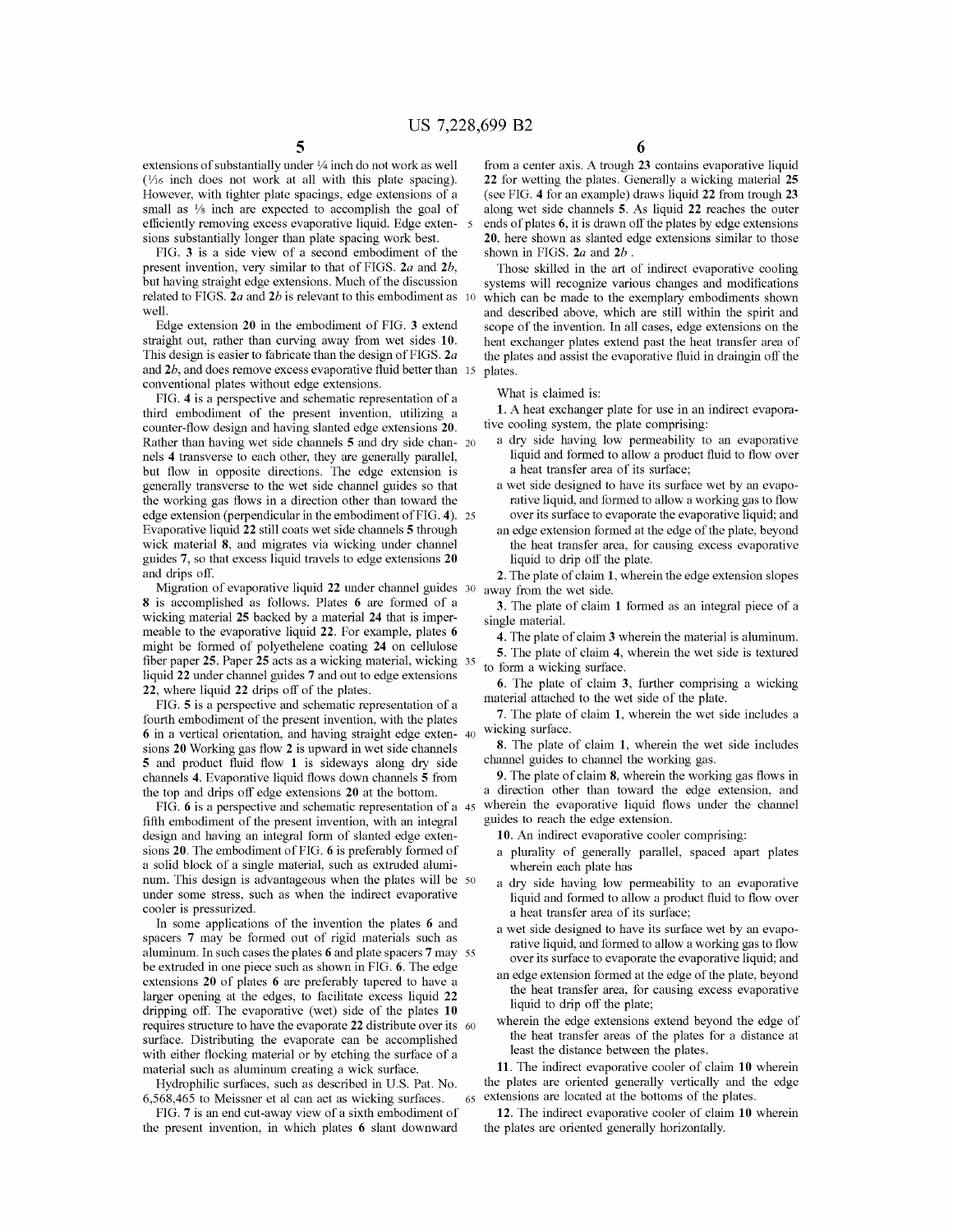13. The indirect evaporative cooler of claim **10** wherein the plates are slanted downward in each direction from a center axis.

**14.** The indirect evaporative cooler of claim **13,** further comprising a trough located at the center axis, the trough 5 containing the evaporative fluid.

**15.** The indirect evaporative cooler of claim **14,** wherein the plates include a wicking material on their wet sides.

**16.** The indirect evaporative cooler of claim **10,** wherein the working gas flows in a direction other than toward the edge extensions, and wherein the evaporative liquid flows under the channel guides to reach the edge extensions.

**17.** The indirect evaporative cooler of claim **10,** wherein the plates include a wicking material on their wet sides.

\* \* \* \* \*